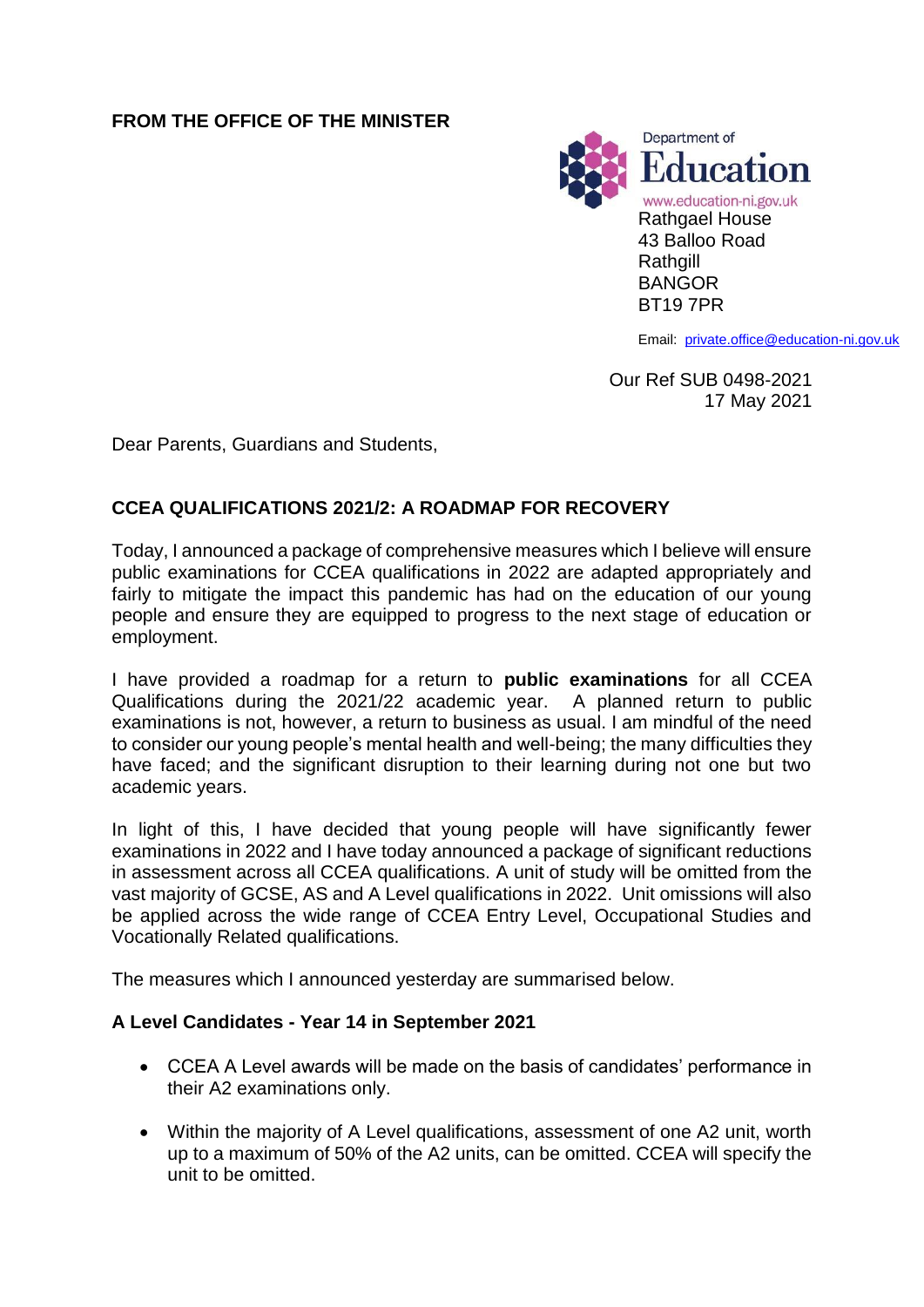- In ten practical subjects, where omission of a unit would take away assessment of practical skills or alternatively all external examinations, the content of internal assessment tasks will be reduced rather than a unit being omitted. CCEA will provide details to schools of the reductions in internal assessment by 1 September 2021. The ten A2 subjects are Art and Design, Digital Technology, Environmental Technology, Journalism in the Media and Communications Industry, Moving Image Arts, Nutrition and Food Science, Performing Arts, Software Systems Development, Sports Science and the Active Leisure Industry and Technology and Design.
- Any candidate who wishes to take all A2 examinations can do so.

### **AS Candidates – Year 13 in September 2021**

- Within the majority of AS qualifications, assessment of one AS unit, worth up to a maximum of 50% of the AS qualification, can be omitted. CCEA will specify the unit to be omitted.
- In seven practical subjects, where omission of a unit would take away assessment of practical skills or alternatively all external examinations, the content of internal assessment tasks will be reduced rather than a unit being omitted. CCEA will provide details to schools of the reductions in internal assessment by 30 September 2021. The seven AS subjects are Art and Design, Environmental Technology, Journalism in the Media and Communications Industry, Moving Image Arts, Performing Arts, Software Systems Development, Sports Science and the Active Leisure Industry and Technology and Design
- Any candidate who wishes to take all AS examinations can do so.
- If public examinations go ahead as planned, the outcomes of AS assessments taken in 2022 will contribute 40% to overall A Level awarding in 2023.
- It is envisaged these candidates will take all A2 units in summer 2023.

### **GCSE Candidates - Year 12 in September 2021**

- In the majority of GCSEs where students are in the second year of study (normally Year 12) one unit of the course will be omitted from assessment. CCEA will specify the unit to be omitted.
- In GCSE Religious Studies, Statistics and Government and Politics, candidates will be permitted the option of completing the examination for one assessment unit and a controlled assessment task for the second unit, as an alternative to the second examination.
- In GCSE Food and Nutrition and GCSE Health and Social Care, there will be a reduction in the content and word limit for the controlled assessment task which will continue to be worth 50% of the qualification.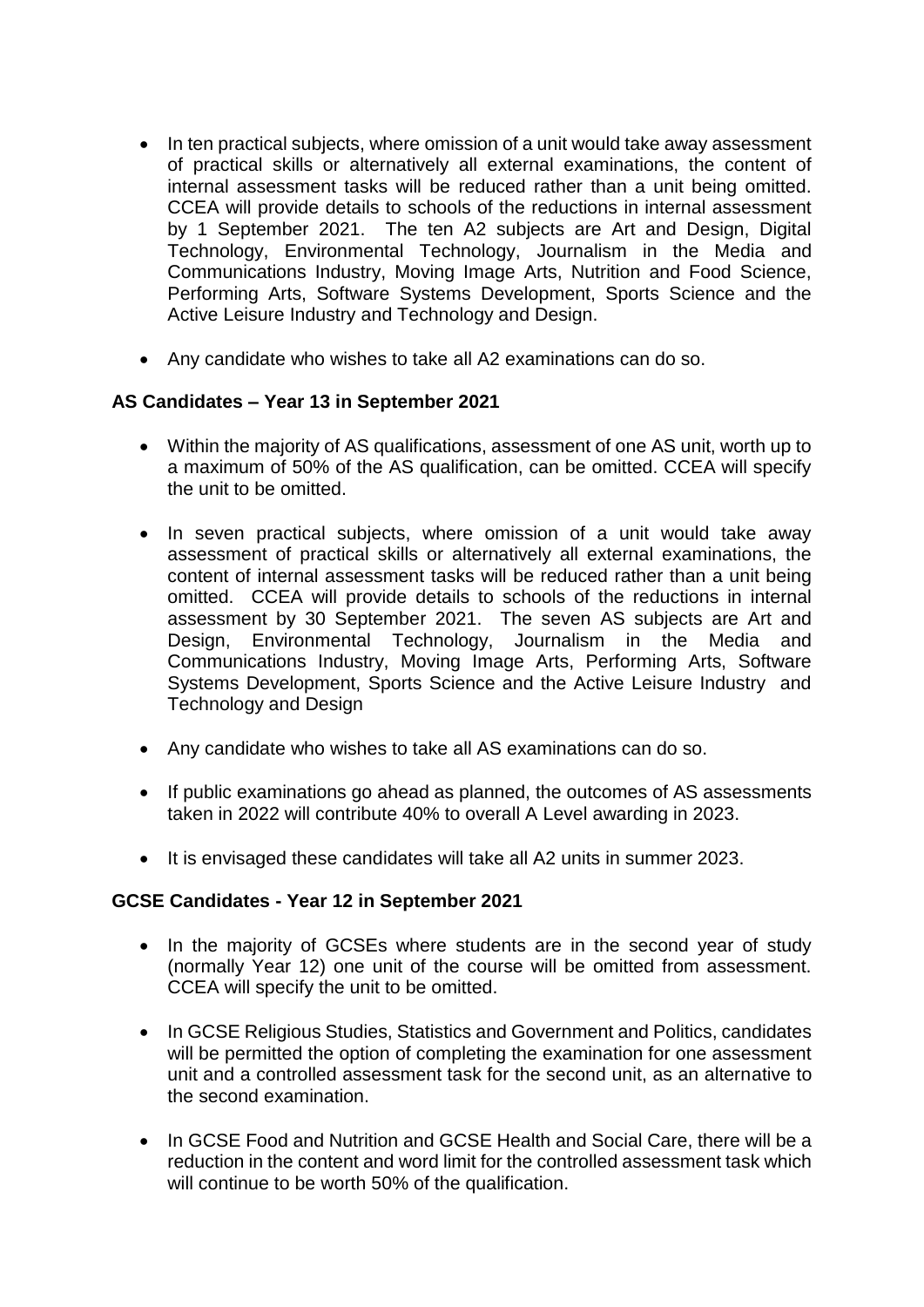- In GCSE English Language, candidates will have the option to omit Unit 3 the internal assessment of Study of Spoken and Written Language.
- My Department and CCEA have looked very closely at GCSE Maths. Due to the unique structure of this qualification, with many different pathways at different levels, omitting a unit can have negative consequences for learners. I am very conscious that learners have experienced significant disruption. As unit omission will not be available I have asked CCEA to provide additional examination aids for candidates taking GCSE Mathematics in autumn 2021 and summer 2022 to recognise ongoing disruption to face-to-face learning. I have also instructed my officials to explore what additional support might be provided to schools to help them in preparing Year 12 students for GCSE Maths.
- The usual January examination series for GCSE English and Mathematics will be moved forward to December 2021 due to the public health context.
- Any candidate who wishes to take all GCSE examinations can do so.

#### **GCSE Candidates - Year 11 in September 2021**

- Omission of a unit of assessment for these candidates at the outset of their GCSE studies would be premature and means they would complete some of their courses after one year.
- My Department is, however, extremely conscious that these candidates have experienced serious disruption during Key Stage 3. My Department and CCEA will, therefore, be closely monitoring the situation and will not hesitate to make changes to GCSE qualifications for these young people if required.
- In line with pre-COVID arrangements, these candidates will be able to sit GCSE modules in summer 2022.

### **Contribution of AS Grades to a Level Awarding in 2022**

Last year, many young people and parents wanted the AS grade to contribute towards the A level grade. Talking to young people and parents this year, many felt that due to the greater level of disruption they experienced during their AS course, they would prefer their A Level grades to be based on their A2 results only.

My Department asked CCEA to consider a range of approaches in which the AS grades awarded this year could be recognised as part of the A Level awarding process. We have looked very closely at how this might work. It is simply not possible, however, to add an AS grade to A2 marks in a way that is fair or equitable for young people.

If we convert the AS grades into a mark for each grade – there would only be one mark given in each grade. Normally there is a spread of sixty marks within each grade. This means that young people who would normally be separated by only a few marks, for example those at the top of the B band and those at the bottom of the A grade will be